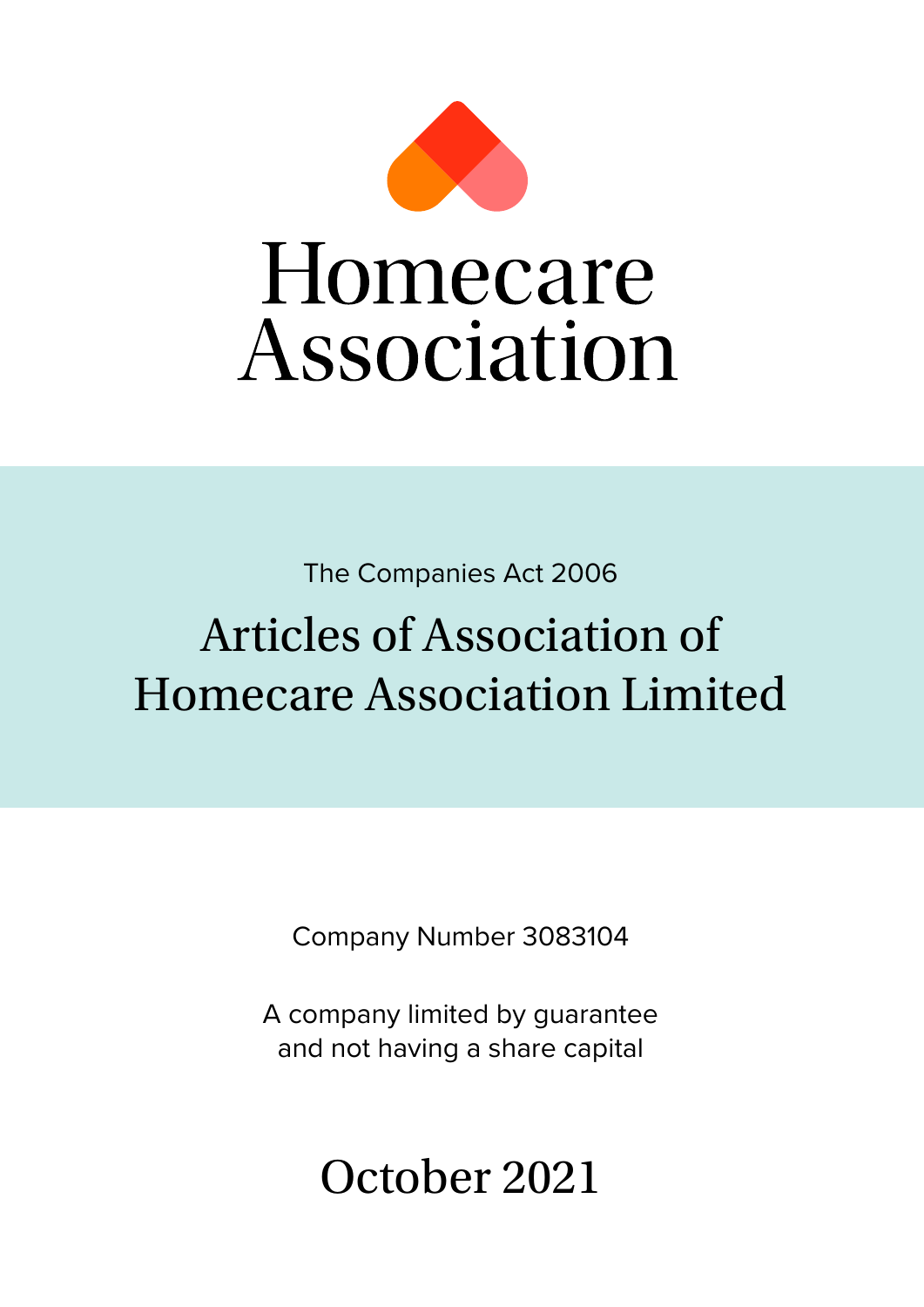# **Contents**

| Preliminary <b>Preliminary Preliminary</b>                                                                                                                                                                                           | 3              |
|--------------------------------------------------------------------------------------------------------------------------------------------------------------------------------------------------------------------------------------|----------------|
| Interpretation and the contract of the contract of the contract of the contract of the contract of the contract of the contract of the contract of the contract of the contract of the contract of the contract of the contrac       | 3              |
| Members and the contract of the contract of the contract of the contract of the contract of the contract of the                                                                                                                      | 4              |
| Membership categories Membership of the state of the state of the state of the state of the state of the state of the state of the state of the state of the state of the state of the state of the state of the state of the        | $\overline{4}$ |
| Membership terms and the control of the control of the control of the control of the control of the control of                                                                                                                       | 6              |
| <u>Subscriptions 6</u>                                                                                                                                                                                                               |                |
| Notice of general meetings Motice Community of the Motice of general meetings                                                                                                                                                        | $\overline{7}$ |
| General meetings <b>Senational Contract Contract Contract Contract Contract Contract Contract Contract Contract Contract Contract Contract Contract Contract Contract Contract Contract Contract Contract Contract Contract Cont</b> | 7              |
| Votes of members <b>Accelerate and Contact Contact Contact Contact Contact Contact Contact Contact Contact Contact Contact Contact Contact Contact Contact Contact Contact Contact Contact Contact Contact Contact Contact Conta</b> | 9              |
| General proxy Seneral Art and The Contract of the Contract of the Contract of the Contract of the Contract of                                                                                                                        | 10             |
| <b>Special proxy Special contract of the set of the set of the set of the set of the set of the set of the set of the set of the set of the set of the set of the set of the set of the set of the set of the set of the set o</b>   | 11             |
| Bye-laws and the state of the state of the state of the state of the state of the state of the state of the state of the state of the state of the state of the state of the state of the state of the state of the state of t       | 11             |
| The board and the state of the state of the state of the state of the state of the state of the state of the state of the state of the state of the state of the state of the state of the state of the state of the state of        | 12             |
| <b>Audit and remuneration committee</b>                                                                                                                                                                                              | 16             |
| Organisation and the contract of the contract of the contract of the contract of the contract of the contract o                                                                                                                      | 16             |
| The seal <b>Expression Contract Contract Contract Contract Contract Contract Contract Contract Contract Contract Contract Contract Contract Contract Contract Contract Contract Contract Contract Contract Contract Contract Con</b> | 16             |
| Minutes Minutes And Allen Communication and Allen Communication and Allen Communication and Allen Communication                                                                                                                      | 17             |
|                                                                                                                                                                                                                                      | 17             |
| <b>Communication with members Communication with members</b>                                                                                                                                                                         | 18             |
| Indemnity                                                                                                                                                                                                                            | 18             |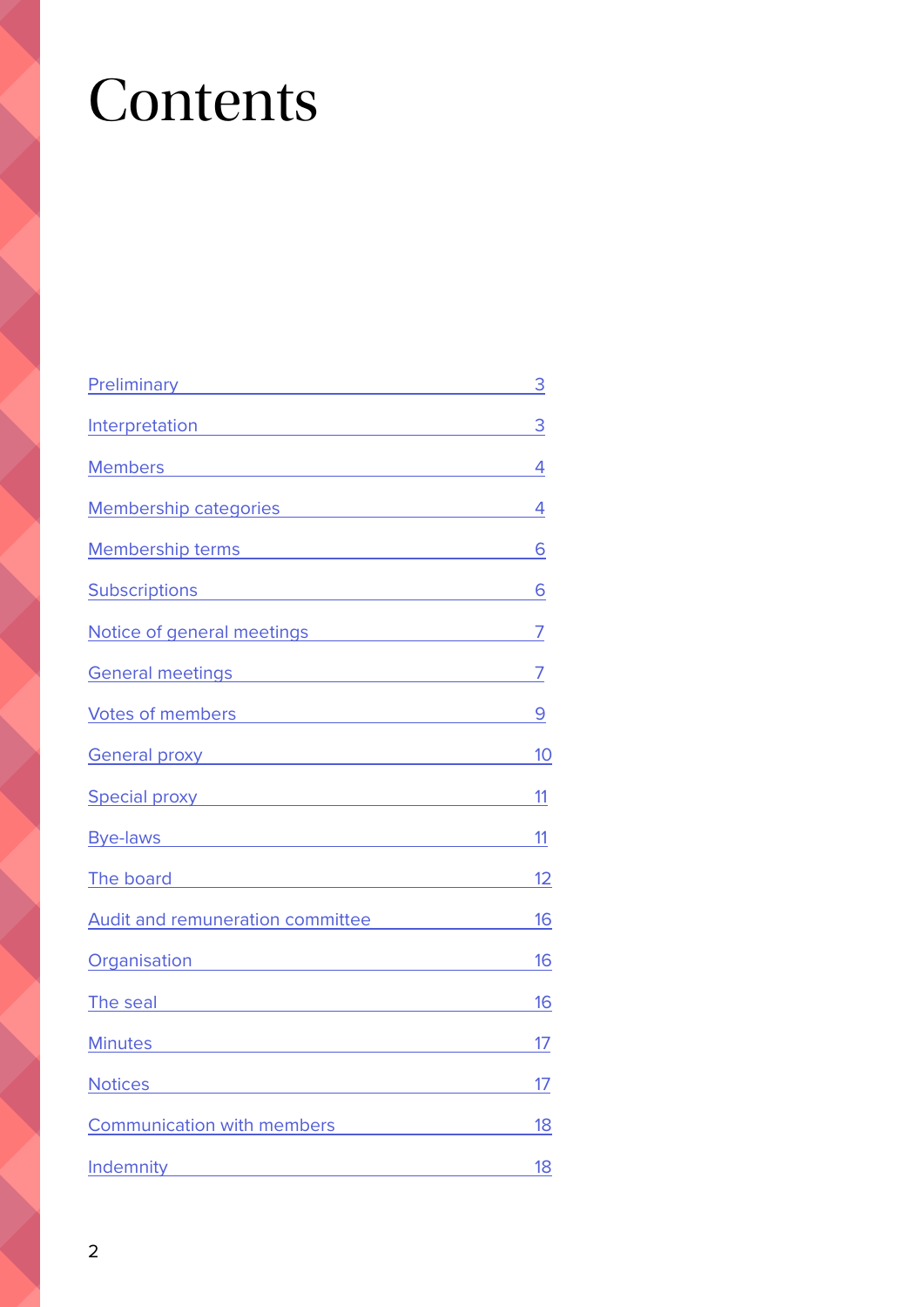## <span id="page-2-0"></span>Preliminary

- 1 The Company's name is "HOMECARE ASSOCIATION LIMITED".
- 2 The Company's registered office is in England and Wales.
- 3 The liability of the Members is limited. Every Member of the Association undertakes to contribute such amount as may be required, (not exceeding £1) to the Association's assets if wound up while he is a Member. To include, payment of the Association's debts and liabilities contracted before he ceases to be a Member, and of the costs, charges and expenses of winding up, and for the adjustment of the rights of the contributories among themselves.
- 4 The Regulations contained in Table A in the Companies (Tables A to F) Regulations 1985 as amended by the Companies (Tables A to F) (Amendment) Regulations 1985 (such Table being hereinafter referred to as "Table A") shall apply to the Company. Save in so far as they are excluded or varied hereby, Clauses 2 to 35 inclusive, 40 to 45 inclusive, 55, 57, 59, 60 to 62 inclusive, 64 to 69 inclusive, 72 to 80 inclusive, 82, 83, 88, 89, 101 to 108 inclusive, 110, 114, 116 and 117 of Table A, shall not apply to the Company. The Articles hereinafter contained and, subject to the modifications hereinafter expressed, the remaining regulations of Table A shall constitute the Articles of Association of the Company.

#### Interpretation

- 5 (A) In clause 1 of Table A, the definition of "the holder" shall be omitted.
	- (B) Any reference to Table A to "Directors" or to "a Director" shall mean the Board of the Association or a member thereof respectively.
	- (C) In these regulations:

"in Writing" means written, printed or lithographed, or partly one and another, and other modes of representing or reproducing words in a visible form.

- (D) In the Articles:
	- (i) terms defined in the Acts are to have the same meaning;
	- (ii) references to the singular include the plural and vice versa and to the masculine include the feminine and neuter and vice versa;
	- (iii) references to "organisations" or "persons" include corporate bodies, public bodies, unincorporated associations and partnerships;
	- (iv) references to legislation, regulations, determinations and directions include all amendments, replacements or re-enactments and references to legislation (where appropriate) include all regulations, determinations and directions made or given under it;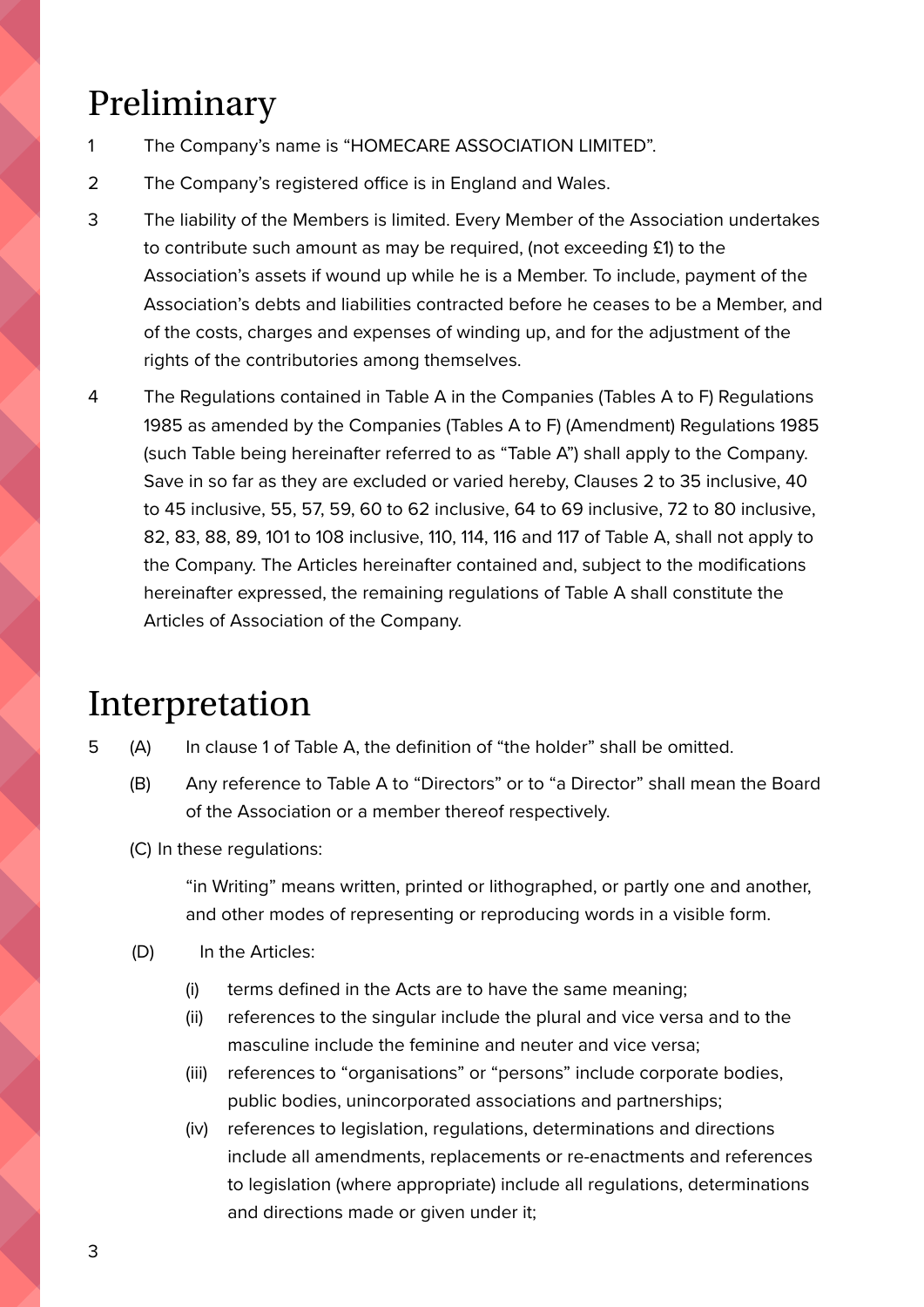- (v) references to Clauses are to clauses of the Articles; and
- (vi) the Clause headings are not to affect their interpretation.

#### <span id="page-3-0"></span>Members

- 6
- 6.1 Such persons as are admitted to membership in accordance with these Articles shall be Members of the Association.
- 6.2 No person shall be admitted as a Member of the Association unless he is approved by or on behalf of the Board.
- 6.3 Every person who wishes to become a Member shall deliver to the Association an application for membership in such form as the Board may require executed by him.
- 6.4 Every Member shall belong to a defined category of membership and cannot belong to more than one category. Notwithstanding Article 7, the decision of the Board as to a designation of the Member shall be final and binding. The Board may alter the categorisation of a particular Member at any time at its discretion.

#### Membership categories

- 7
- 7.1 Provider Membership will be offered on the terms set out below:
	- 7.1.1 A Provider Member is any home care organisation or person offering or arranging home care services on its own behalf designated and admitted to membership as such by the Board from time to time;
	- 7.1.2 Each branch of a Provider Member will be registered as a Provider Member and pay the appropriate subscription;
	- 7.1.3 Branches are operating bases that undertake any or all of the following: receive requests for services; organise services; sell and promote services; or recruit home care workers. Such bases include offices, sub-offices and home-based offices;
	- 7.1.4 The administrative office of a multi-branch organisation is not a branch unless it is also an operating base;
	- 7.1.5 A single branch organisation is normally a combined administrative office and operating base;
	- 7.1.6 The Board shall have discretion to amend or alter the definition of a branch from time to time to reflect changing delivery or regulatory patterns or to identify specific sub branch status;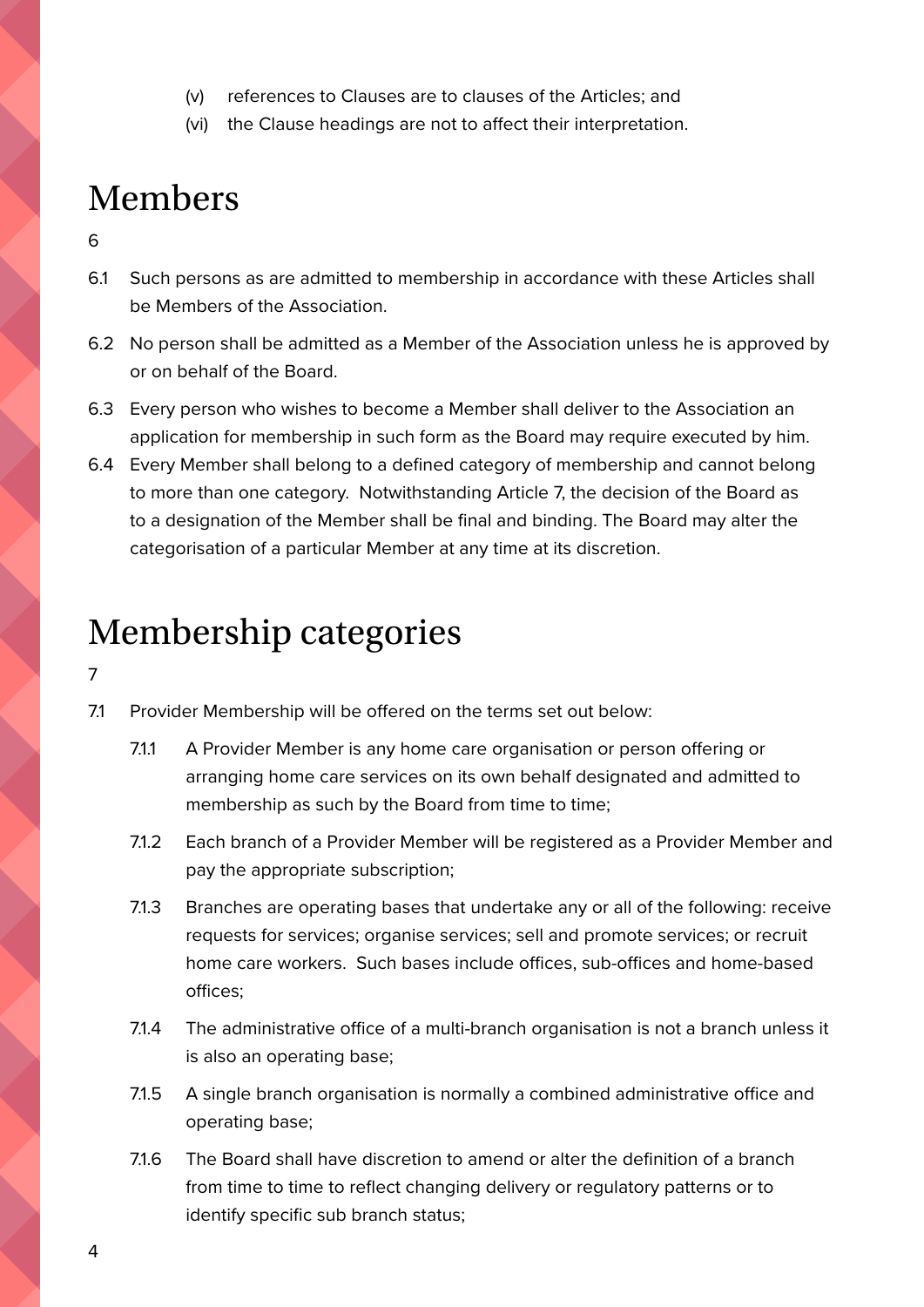- 7.1.7 A Provider Member may be a franchisee of another member of the Association.
- 7.2 Affiliate Membership will be offered to:

any organisation or person, not being a home care organisation, having similar or sympathetic objects to the Association or which offers business support to home care organisations, representatives of Affiliate Members are not entitled to seek election to the Board notwithstanding article 37.

7.3 Overseas Membership will be offered to:

any organisation, society, association, body or individual as described in Articles 7.1 or 7.2 operating from a base outside of the United Kingdom on such terms as the Board from time to time shall decide.

- 7.4 Franchised Membership will be offered on the terms set out below:
	- 7.4.1 A Franchised Member is any home care organisation, or person designated and admitted to membership as such by the Board from time to time;
	- 7.4.2 The Board may from time to time further designate Franchised Members into different classes of Franchised Member, each such class being subject to such conditions or obligations of membership as the Board may determine from time to time;
	- 7.4.3 A Franchised Member will not be obliged to guarantee that each of its franchisees becomes a member.
	- 7.4.4 If a franchisee seeks membership as a Provider Member then the subscription rate will be that applicable to the banding structure for the franchisee. To the extent that franchisees of a Franchised Member are not Provider Members the Franchised Member will pay the subscription rate applicable as if each franchisee that was not a Provider Members was a branch;
	- 7.4.5 A Franchised Member that obliges its franchisees to be Provider Members guarantees that each franchisee will pay its subscription at the rate applicable to the banding structure for the franchisee.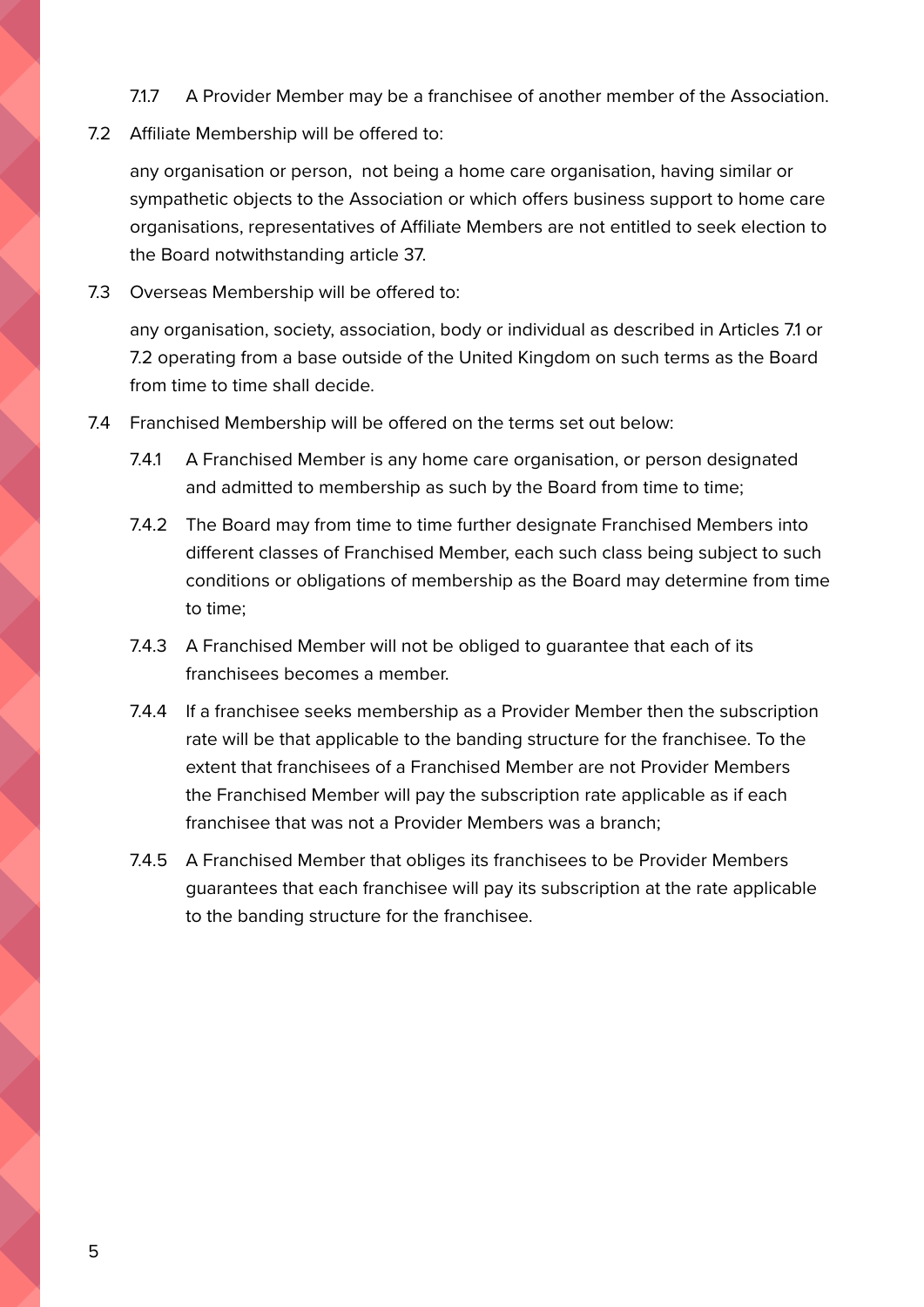# <span id="page-5-0"></span>Membership terms

8

- 8.1 The form of application and consideration for membership and acceptance into or renewal of membership shall be at the absolute discretion of the Board. For Provider Members it shall be conditional that they have signed a written declaration that they, including all their branches, will adhere to the Association's Code of Practice as published by the Board from time to time.
- 8.2 Each Member who is not an individual will appoint one or more authorised representatives whose identity will be communicated to the Company Secretary and in the event of any dispute about the identity of the authorised representative the Chair's decision will be final.
- 8.3 Only one authorised representative of each Member will be entitled to vote at any general meeting of the Association.
- 8.4 The Board may:
	- 8.4.1 suspend a Member on such terms as the Board shall determine;
	- 8.4.2 expel a Member from the Association if in the opinion of the Board such Member shall have acted in a manner contrary to the commercial or other interests of the Association. In any way, which has brought or may bring the Association into disrepute. No Member is expelled, without first being given a reasonable opportunity of explaining its conduct to the Board.

# Subscriptions

9

- 9.1 The Board may from time to time formulate or draw up and thereafter amend or otherwise alter rules relating to any subscription be it of an annual or recurring nature. Members shall be required to pay to the Association as a condition of membership or of continuing membership of the Association of any class and such rules may provide for the expulsion of a Member from the Association or for the deletion of a Member's name from the Register of Members in the event of a Member failing to pay any such subscription.
- 9.2 The Board may review and amend the subscription banding structure on such terms as the Board from time to time shall decide.
- 10 The Board may vary the subscription of or the terms upon which a subscription is payable by any Member where there are special reasons for doing so.
- 11 The Board shall cause to be kept a register of Members of the Association.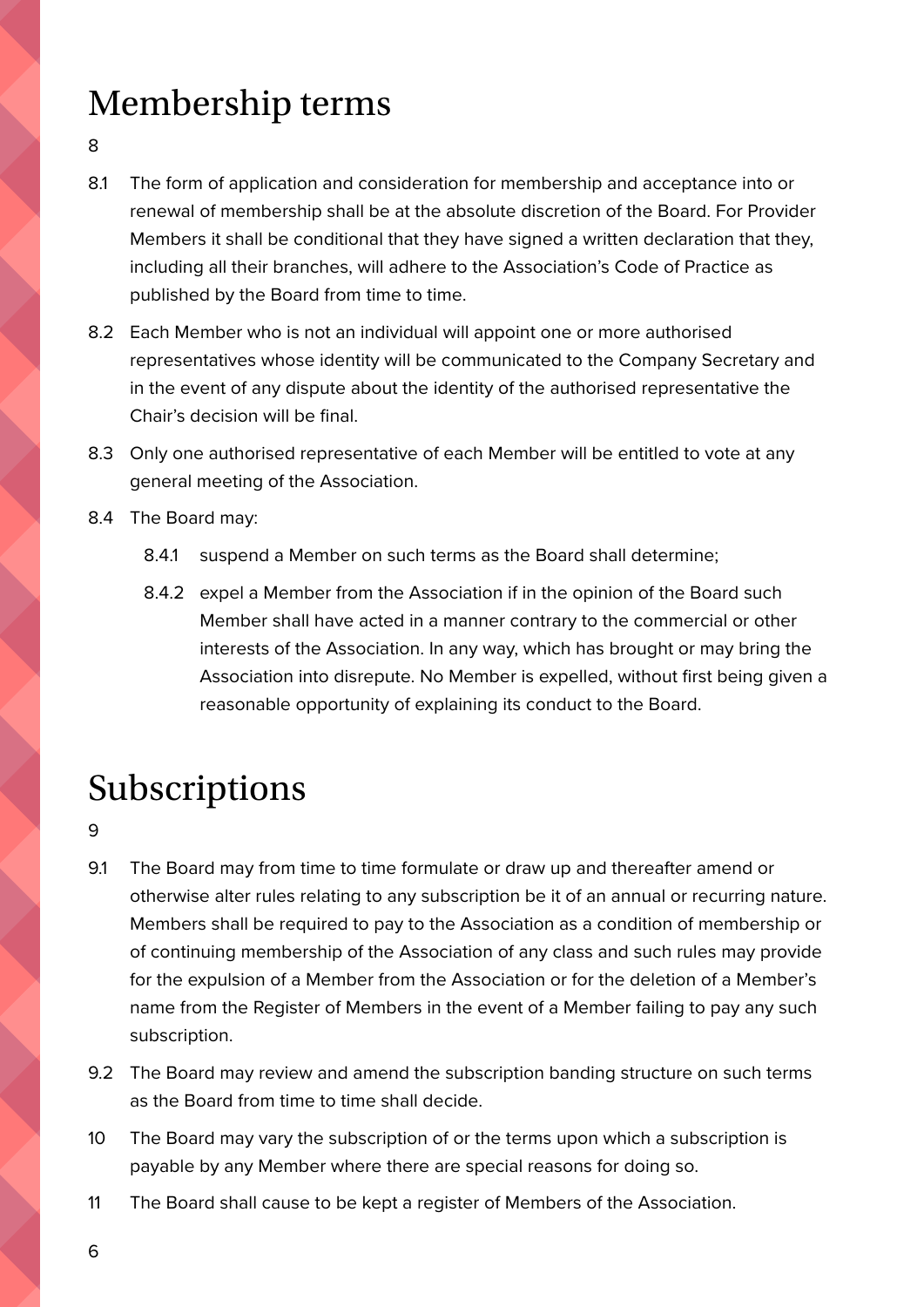- <span id="page-6-0"></span>12 The privileges of membership shall not be transferable and a Member shall cease to be a Member if the subscription of that Member is unpaid for more than two months after it has become due, and if written request to renew has been made to that Member.
- 13 If by notice in writing to the Secretary of the Association the Member resigns membership such notice shall not relieve the Member from his obligation to pay to the Association any subscription or other sum owed by the Member at the date of resignation. No Member who resigns shall have any right to claim the repayment of any unexpired proportion of any subscription or other sum paid by the Member to the Association.
- 14 The Board shall establish a procedure whereby complaints against Members by the Association or other Members shall be determined.

## Notice of general meetings

- 15 In Clause 38 of Table A:
- 15.1 in paragraph (b) the words "of the total voting rights at the meeting of all the Members" shall be substituted for "in nominal value of the Shares giving the right" and
- 15.2 the words "the notice shall be given to all the Members and to the Board Members and auditors" shall be substituted for the last sentence.
- 16 Any motion signed by a Member as a proposer, another Member as a seconder and six other Members and submitted to the Secretary not less than six weeks before the date of the Annual General Meeting shall be placed on the Agenda and the terms of such motions shall be given in the notice of such Annual General Meeting. This provision is in addition and without prejudice to any relevant section of the Companies Act 2006.

#### General meetings

- 17
- 17.1 Any person may be invited to attend a General Meeting by the Board at the request of a Member or of its own motion provided that such invitation makes it clear on its face that the Members may resolve before, at the start of or during the course of the General Meeting that such invitees should be excluded from the proceedings of the General Meeting or from part thereof; and
- 17.2 A notice convening a General Meeting shall in the case of special business specify the general nature of the business to be transacted: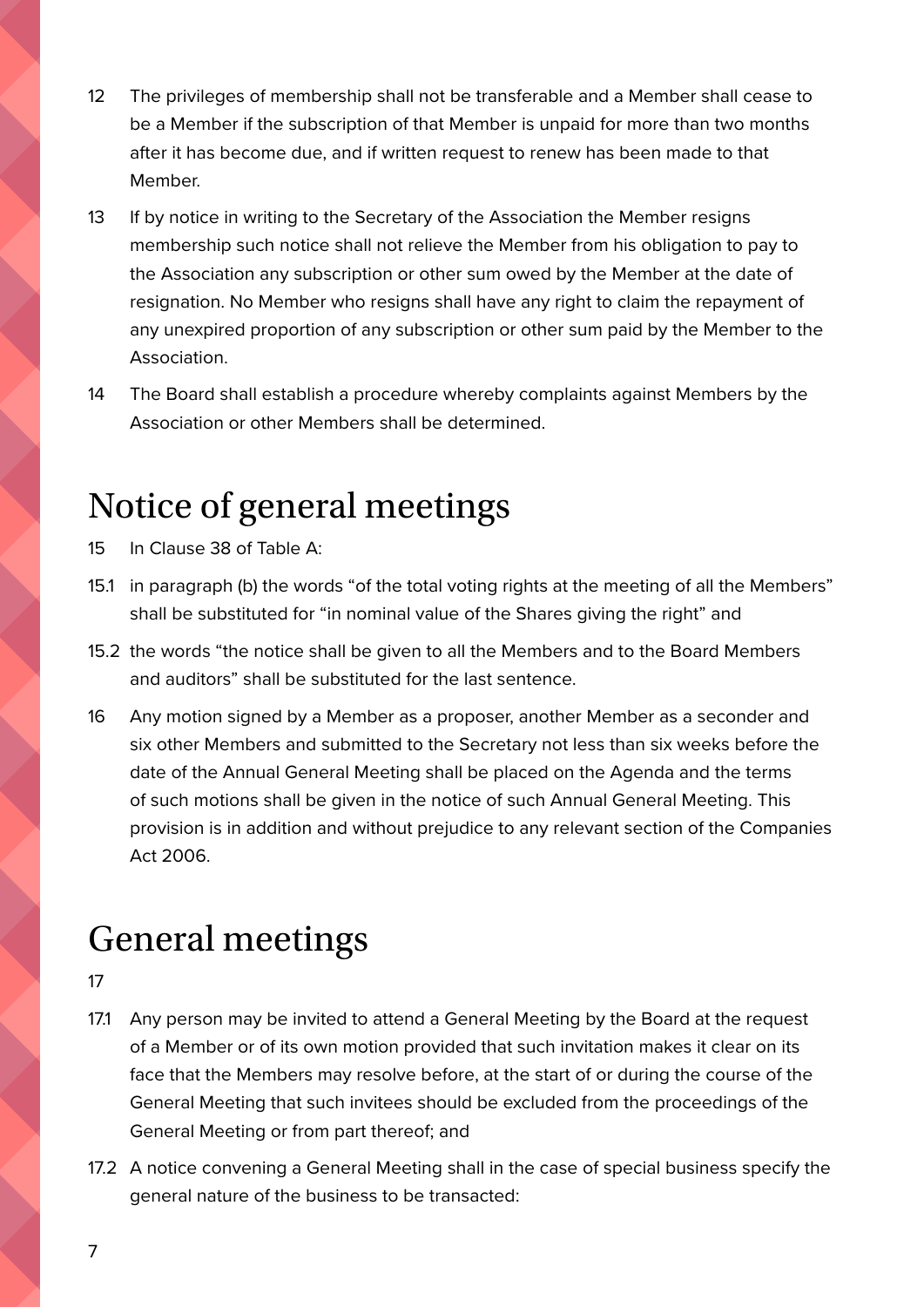- 18 All business shall be deemed special that is transacted at an Extraordinary General Meeting. All that is transacted at an Annual General Meeting with the exception of the consideration of the accounts, balance sheets and the reports of the Board and Auditors, election of Non-Executive Board Members in the place of those retiring and the appointment of, and the fixing of the remuneration of, the Auditors.
- 19 No business shall be transacted at any General Meeting unless a quorum is present when the meeting proceeds to business. Save as herein otherwise provided the authorised representatives of ten Members present in person or by proxy shall form a quorum.
- 20 A Member may be part of the quorum at a General Meeting if he can hear, comment and vote on the proceedings through telephone, video conferencing or other communications equipment
- 21 If within one hour from the time appointed for the holding of a General Meeting a quorum is not present, the meeting, if convened on the requisition of Members, shall be dissolved. In any other case, it shall stand adjourned to such time and place as the Board determine. If at such adjourned meeting a quorum is not present within one hour from the time appointed for holding the meeting the Members present shall be a quorum.
- 22 The Chair (if any) of the Association, if present, shall be the Chair at every General Meeting. If there be no such Chair, or if at any meeting he shall not be present at the time appointed for holding the same, or shall be unwilling to be Chair at the meeting, the Vice-Chair shall be the Chair of the meeting. Should he be unable or unwilling to be the Chair the Members present shall elect a person to be Chair at the meeting.
- 23 The Chair may, with the consent of any meeting, at which a quorum is present, (and shall, if so directed by the meeting), adjourn the meeting from time to time and from place to place. No business shall be transacted at any adjourned meeting other than business, which might have been transacted at the meeting from which the adjournment took place. Whenever a meeting is adjourned for thirty days or more, notice of the adjourned meeting shall be given in the same manner as of the original meeting. For meetings adjourned for less than thirty days the Members shall be entitled to not less than 7 days' notice of the adjournment and the business to be transacted at the adjourned meeting.
- 24 Paragraph (d) of clause 46 of Table A shall be omitted.
- 25 The order of business for General Meetings shall be approved by the Board and presented to the Members as the agenda for the meeting. Any alteration to the order of business shall be approved by the General Meeting.
- 26 The Chair shall indicate at the beginning of the meeting the time at which the meeting shall terminate, and unfinished business shall be deferred to an Extraordinary General Meeting to be convened at a later date.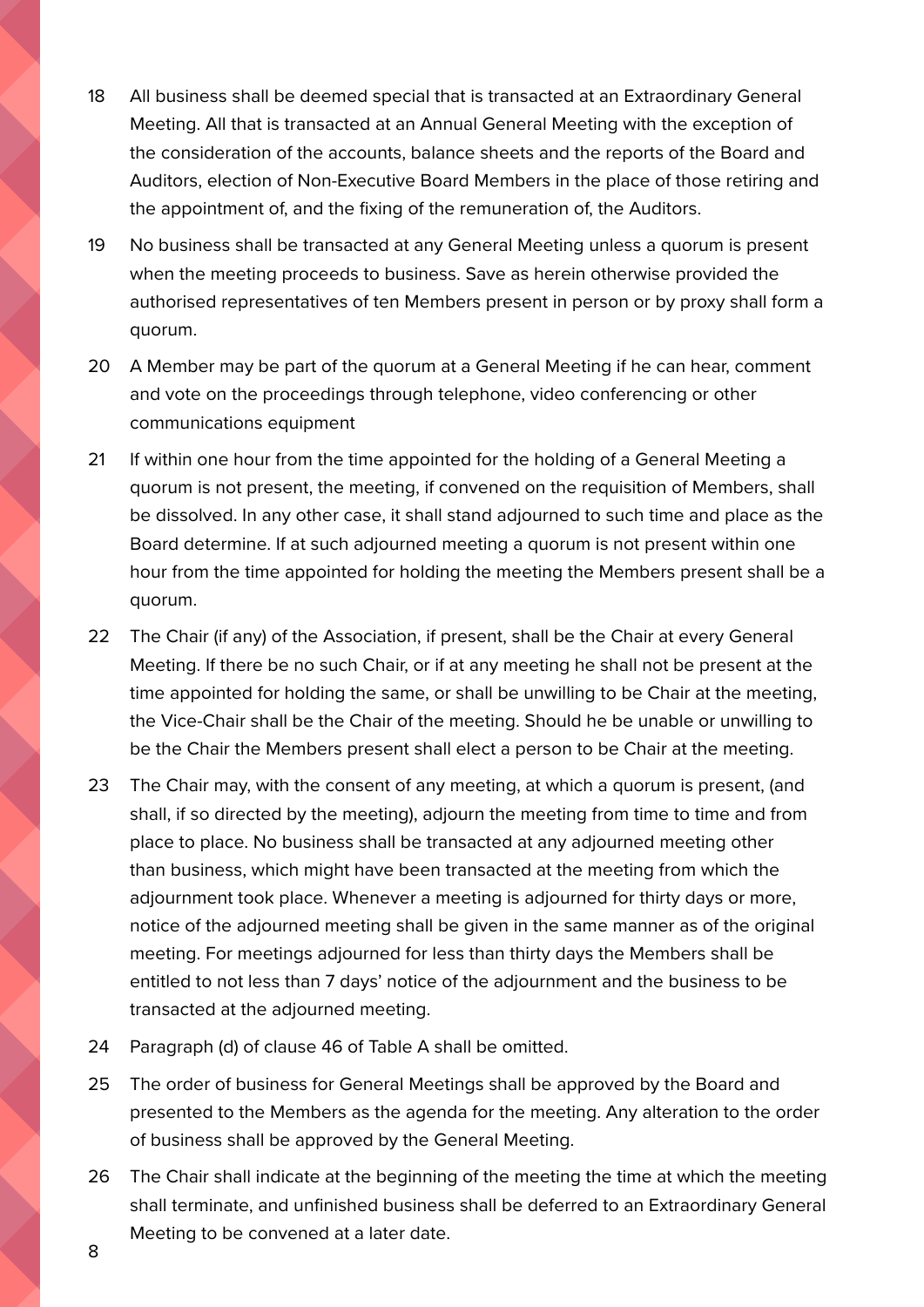#### <span id="page-8-0"></span>Votes of members

- 27 Only a Provider Member, a Franchised Member, or an Overseas Member is entitled to vote at a General Meeting. Only the authorised representative of a Member shall be entitled to attend, speak and, when entitled, vote at a General Meeting.
- 28 Subject as hereinafter provided, each Provider Member, Franchised Member and Overseas Member shall have one vote. A Provider Member which has more than one branch shall have such number of votes as is equal to the number of branches in Provider Membership (including the Provider Members head office).
- 29 Where a Franchised Member pays a lower rate of subscription pursuant to Article 9 (above) the number of votes to which that Franchised Member shall be entitled will be set by the Board and shall be in proportion to the subscription payable from time to time.
- 30 Votes shall be given on a poll either personally or electronically by a Member's authorised representative showing a voting card or by proxy.
- 31 The instrument appointing a proxy shall be in writing under the hand of a Member's authorised representative. A proxy must be either an authorised representative of another Member of the Association or the Chair of the Meeting.
- 32 The instrument appointing a proxy shall be deposited at or sent to the Registered Office not less than forty-eight hours before the time appointed for holding the meeting or adjourned meeting at which the proxy proposes to vote and in default the instrument of proxy shall not be treated as valid.
- 33 There shall be two forms of proxy voting:
- 33.1 General proxy where the proxy-holder may cast the vote(s) at his discretion having regard to what is said at the meeting; or
- 33.2 Special proxy where the proxy-holder has been instructed by the appointing Member as to how its vote(s) should be cast in relation to a particular motion.

Special proxy voting cards shall be lodged with the chair prior to the Meeting.

34 Any instrument appointing a proxy shall be in the following form or as near thereto as circumstances will admit.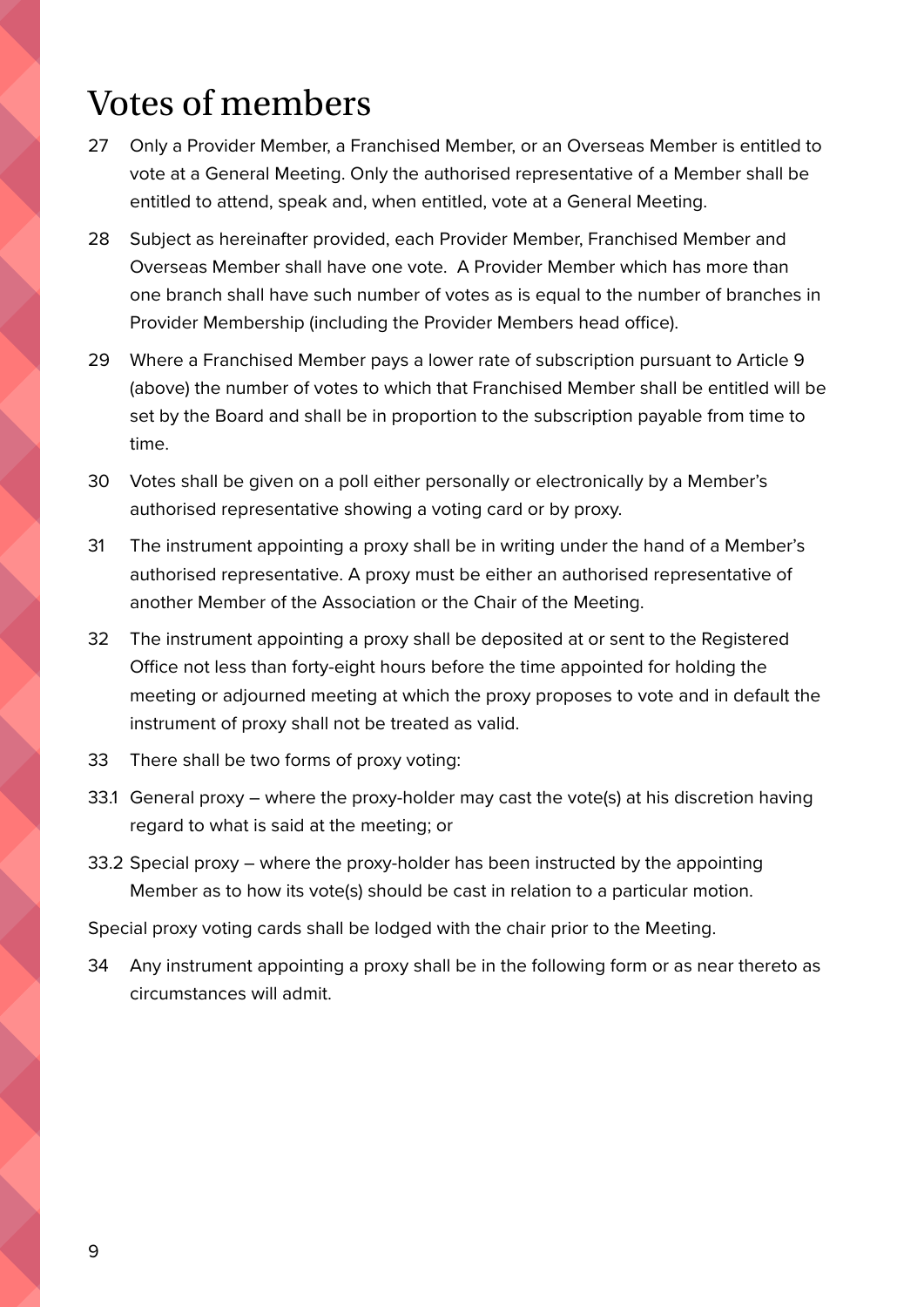## <span id="page-9-0"></span>General proxy

I …………………………….. being the authorised representative of …………………………., a Member of the Association with Membership No ……………………. hereby appoint …………………….. being the authorised representative of ………………………, another Member of the Association with Membership No ………… or failing him ………………………………, being the authorised representative of ……………………., another Member of the Association with Membership No ………………………., or failing him …………………, being the authorised representative of …………………….., another Member of the Association with Membership No …………………. to cast ……………….. votes on my behalf in respect of motion …………………….. at the (Annual or Extraordinary or Adjourned as the case maybe) ………………………… General Meeting of the Association to be held on the ………………… day of …………………….. and at every adjournment thereof.

As witness by hand this day of 20?

Signature ……………………………..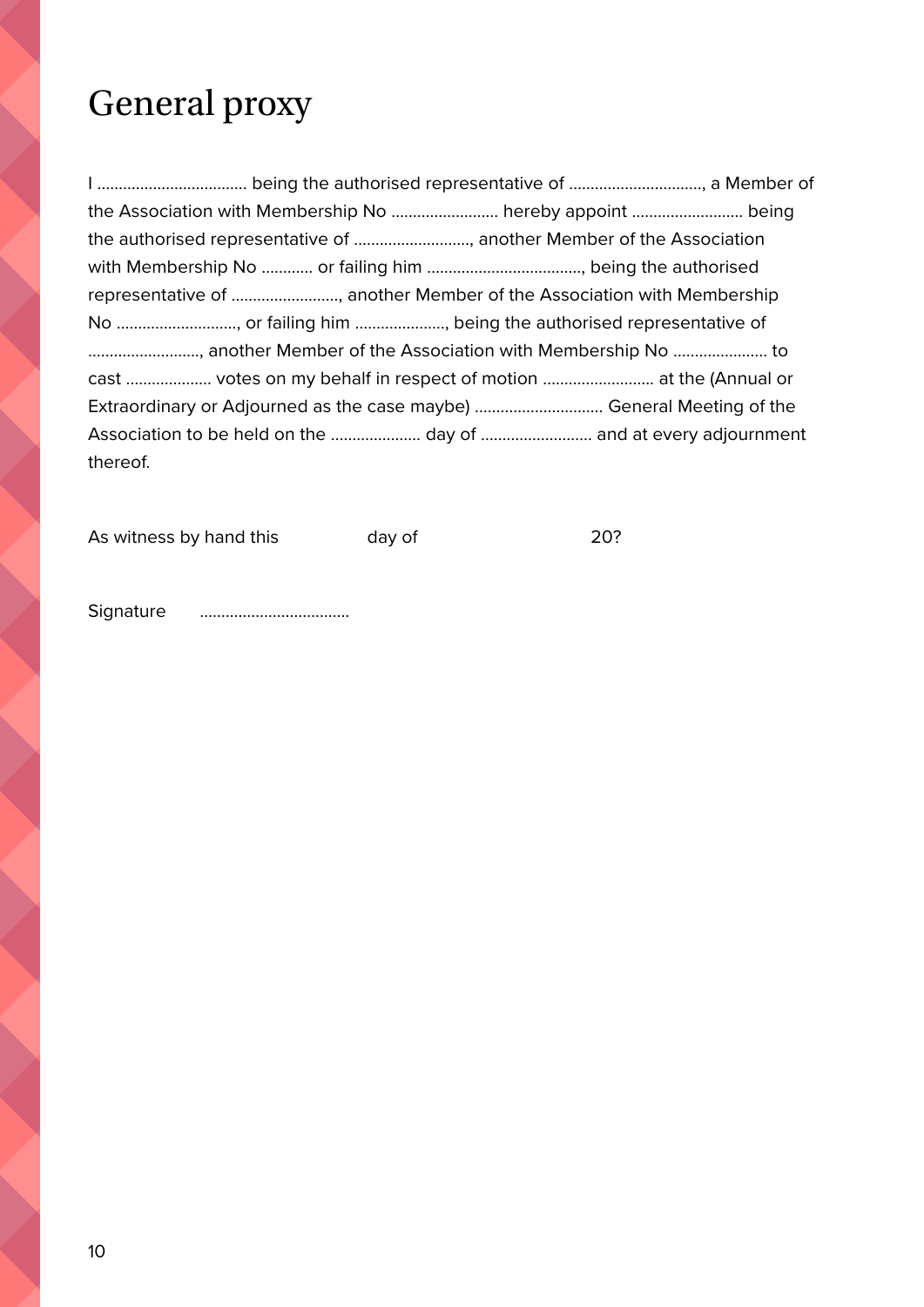# <span id="page-10-0"></span>Special proxy

I ………………………………. being the authorised representative of ……………………………, a Member of the Association with Membership No …………………….. hereby appoint ………………………. being the authorised representative of …………………………. another Member of the Association with Membership No ……………… or failing him ……………………………. being the authorised representative of …………………., a Member of the Association with Membership No ………………… to cast …………….. votes \* for/against motion …………………….. at the (Annual or Extraordinary or Adjourned as the case maybe).

General Meeting to be held on the ……………………. day of ……………………. and at every adjournment thereof ……………………..

As witness my hand this …………………….. day of ……………………….. 20?

Signature ………………………………….

#### Bye-laws

35 The Association in General Meeting may make regulations, standing orders or byelaws regulating the management of the Association. The conduct and conditions relating to meetings, including general rules for debate, the conduct and condition relating to Members and in respect of such matters as are, by these Articles, required to be dealt within bye-laws. In respect of such other matters as the Association in General Meeting shall think fit, provided that no bye-law may be made or shall be valid if it shall contravene or be inconsistent with the Articles.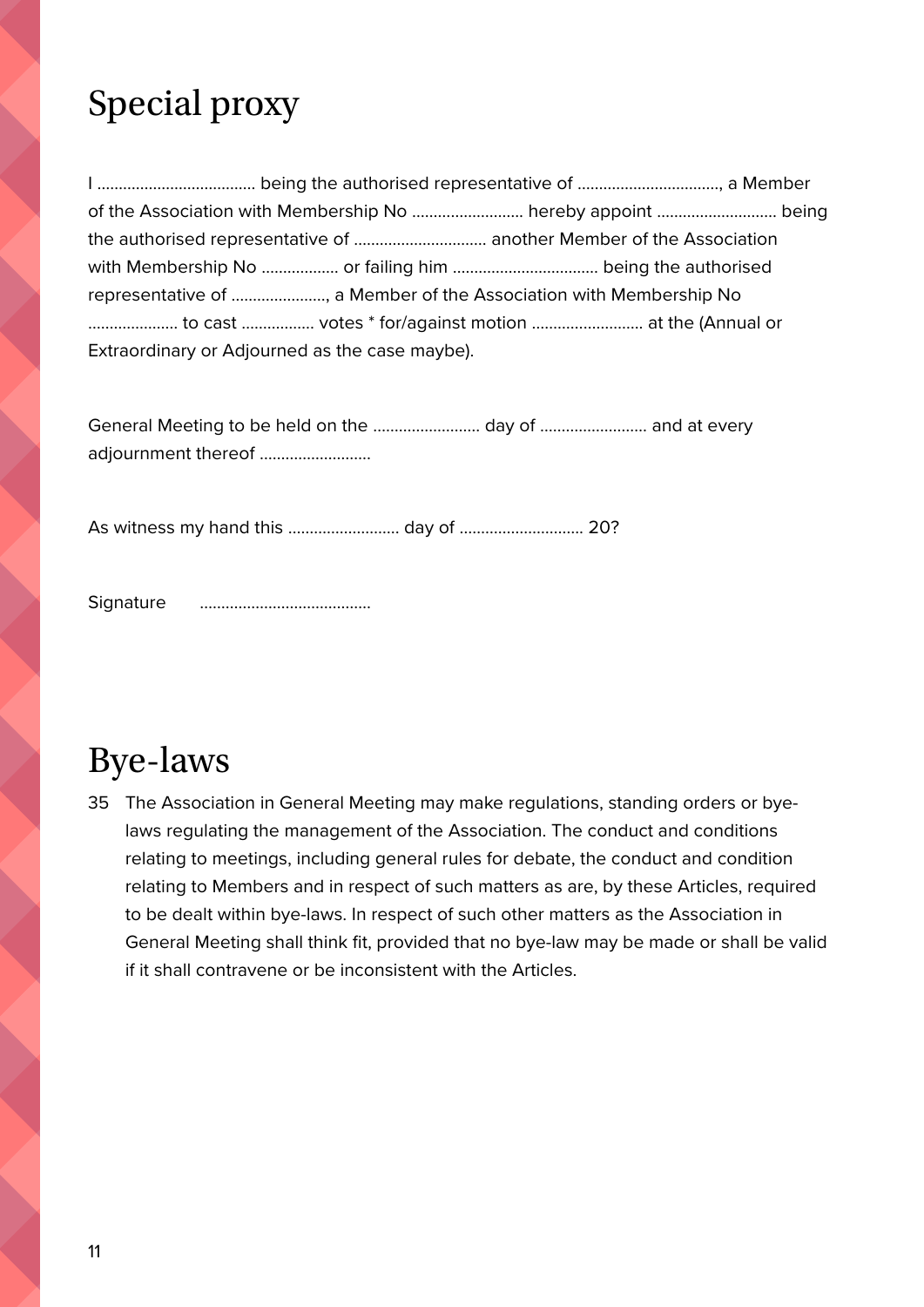### <span id="page-11-0"></span>The board

- 36 The Board of Directors shall comprise no less than eight and no more than sixteen Board Members, of which the CEO of the Association will be a director, ex officio and the Board will be entitled to appoint other executive directors from time to time.
- 36.1 The Board Members who are not executive directors will be elected in accordance with Articles 36 to 38.
- 36.2 There will be two criteria for the appointment of the non-executive Board Members as set out in Articles 36.2.1 and 36.2.2 below and these criteria will be applied so that, as far as possible, the appointees will be those nominees who achieve the most votes of Members.
	- 36.2.1 there will be reserved 4 places one of each of which will be taken by the respective nominee of each of the English, Scottish, Welsh and Northern Irish Provider Member or Franchised Member who achieves the most votes of Members;
	- 36.2.2 there will be reserved such number of places as the Board shall allocate from time to time to each category of Members on an equitable basis in accordance with the total number of branches of Provider Members, Franchised Members or Overseas Members, in the Association's membership The following band structure will be adopted:- Band 1,1-3 branches, Band 2, 4-20 branches, Band 3, – 21 or more branches. The appointees will be those nominees for each category of Member who achieves the most votes of Members;
	- 36.2.3 the places identified by the Board, pursuant to Articles 36.2.1 and 36.2.2 will be reserved at all times for those qualifying for them;
	- 36.2.4 the categories of English Scottish, Welsh and Northern Ireland Provider Members will be determined by reference to the location of their registered head office.
	- 36.2.5 The Board shall use reasonable endeavours to ensure that at all times a balance exists, pursuant to Articles 36.2.1 and 36.2.2, ensuring fair market representation of service provision.
- 36.3 The Chairman shall be entitled to determine the allocation of the appointments in the event that there are potential appointees who could fulfil more than one of the criteria set out in Article 36.2. The reserved places may only be filled by individuals who qualify to do so and if there are no such candidates the posts will not be filled.
- 37 Board Members will be appointed in the following way:
- 37.1 Not less than Eight weeks before the date of the Annual General Meeting the Board shall identify the number of places available at the forthcoming Annual General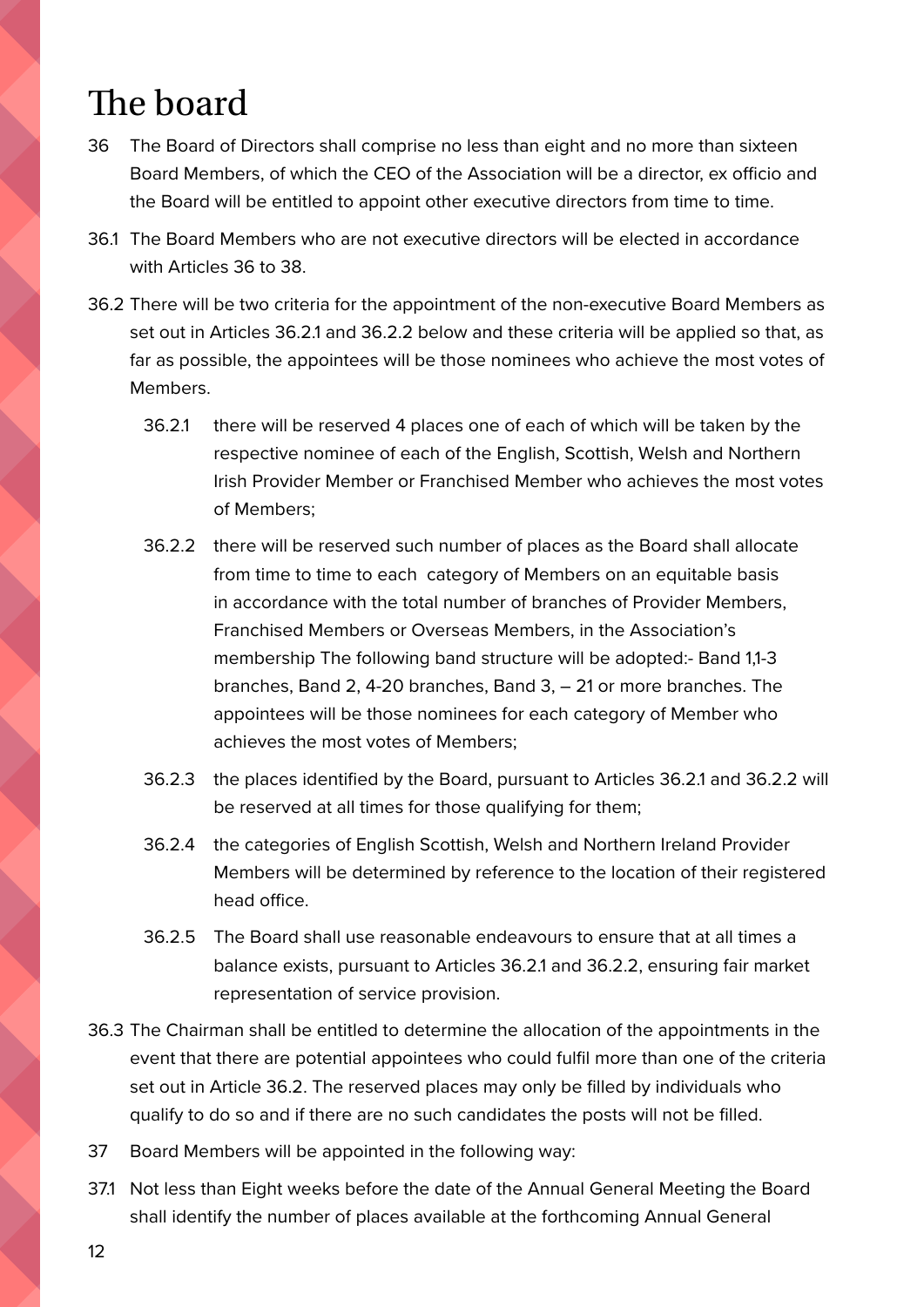Meeting and calculate the number of votes available to Members in each subscription band.

- 37.2 In accordance with the percentage of votes of Provider Members, Franchised Members and Overseas Members in the various subscription bands, the Board shall allocate an equitable number of Board places to each subscription band for the purpose of the election of the Non-Executive Board Members at the next Annual General Meeting. The Board shall use reasonable endeavours to ensure that at all times the criteria set out in Article 36.2 will be met, taking into account the retirements due to take effect.
- 37.3 Nomination of the authorised representatives of Provider Members for election as Non-Executive Board Members are submitted to the Company Secretary in writing, not less than six weeks before an Annual General Meeting unless otherwise agreed by the Board.
- 38 At every annual general meeting not less than one third of the Non-Executive Board Members shall retire from office in accordance with the following provisions:
- 39 Subject to Article 40, Non-Executive Board Members are to hold office for a term as near as possible to 3 years.
- 40 Non-Executive Board Members may serve three periods of office for a period of up to 9 years and are then required to stand down for a period from the conclusion of the Annual General Meeting at which they stood down to the commencement of the next following Annual General Meeting, before seeking re-election.
- 41 If during his term of office, the Provider Member, of which a Non-Executive Board Member, is a representative, ceases to be a Provider Member in the same subscription band, as when the Non-Executive Board Member was admitted, then he may continue as a Non-Executive Board Member but only until the next Annual General Meeting (whether or not it is the Annual General Meeting at which his term of office would have come to an end) at which he will stand down from the Board. If it is not the Annual General Meeting at which his term of office would have come to an end under Article 38 the person elected to fill the vacancy this created will continue as a Non-Executive Board Member for the remainder of the term of office of the Non-Executive Board Member whom he replaced. The Board Member who has stood down may seek reelection by reference to different criteria at the Annual General Meeting at which he stands down.
- 42 The Board may appoint and remove co-optees to the Board by simple majority, on such terms as the Board resolves. Co-optees shall be people who the Board consider, by reason of their special skills and interests, to have a particular contribution to make to the work of the Association.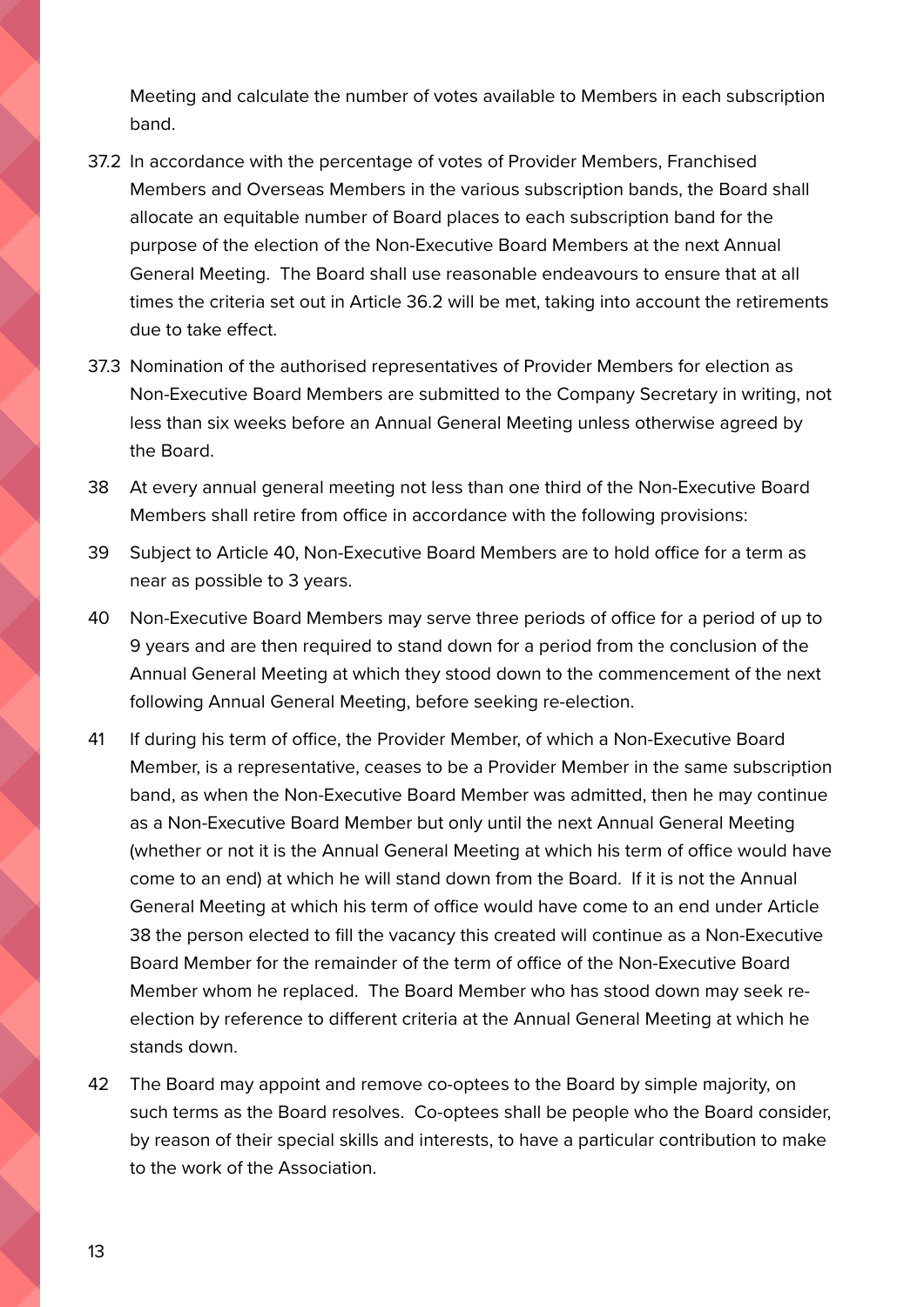- 43 Co-optees will not form part of the quorum and may not vote but may take part in discussions. Co-optees will be appointed for a term of not more than one year but may be re-appointed.
- 44 The "National Officers" of the Association shall consist of the Chair, Vice Chair, Honorary Secretary, Treasurer and such other persons as shall from time to time be appointed by the Board. National Officers' will be elected to position by the majority vote of elected Board Members. Each elected Board Member is entitled to one vote.
- 45 Ambassadors may be appointed by the Board for such a term or terms and subject to such terms and conditions as it shall determine. An Ambassador may not also be a National Officer of the Association or a Board Member.
- 46 The management of the business of the Association shall be vested in the Board, which may exercise all such powers of the Association and do on behalf of the Association all such acts as may be exercised and done by the Association and are not by these Articles or the Act required to be exercised in General Meeting.
- 47 Without prejudice and in addition to the powers aforesaid the Board shall have the following special powers and duties:
- 47.1 The appointment of standing and other committees, boards, panels and working parties the members of which shall be chosen from among the authorised representatives of Members of the Association.
- 47.2 The administration and allocation of finances of the Association, including any trusts or benevolent funds created by the Association.
- 48 In the event of any casual vacancy arising in any of the offices of the Board, the Board shall have the power to fill such office by appointing an authorised representative of any Member.
- 49 The Board shall meet not less than three times in each year at such times as the Board or Chair shall decide.
- 50
- 50.1 Subject to the Articles, Board Members participate in a Board meeting, or part of a Board meeting, when:
	- 50.1.1 the meeting has been called and takes place in accordance with the Articles; and
	- 50.1.2 they can each communicate to the others any information or opinions they have on any particular item of the business of the meeting.
- 50.2 In determining whether Board Members are participating in a Board meeting, it is irrelevant where any Board Member is or how they communicate with each other.
- 50.3 If all Board Members participating in a Board Meeting are not in the same place, they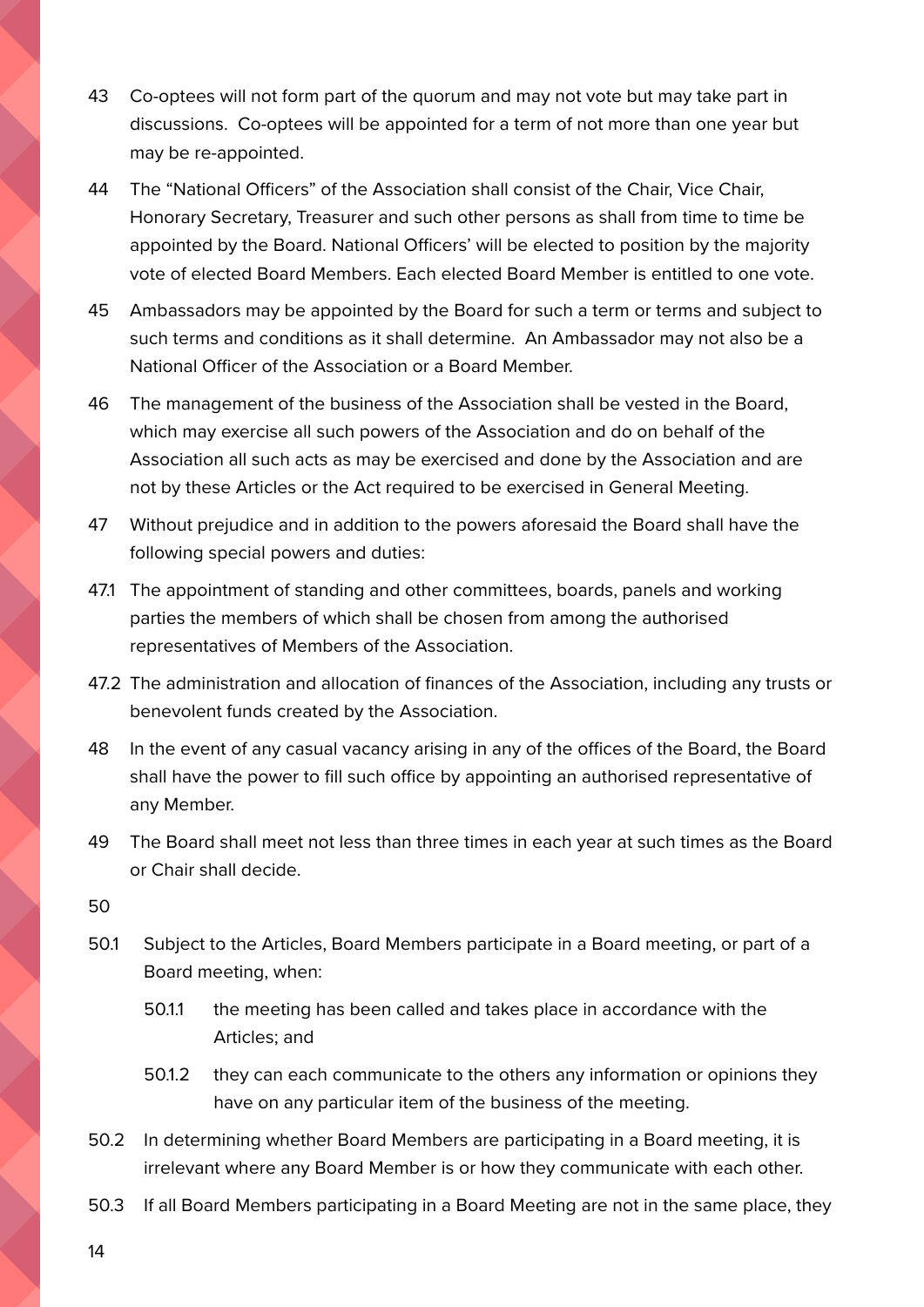may decide that the meeting is to be treated as taking place wherever any of them is.

- 51 50% of the members of the Board shall form a quorum.
- 52 The Chair at any meeting of the Board shall have a second or casting vote to be exercised only in the event of a tied vote.
- 53 If at any meeting the Chair is not present at the time appointed for holding the meeting or is unwilling to chair the meeting then the Vice Chair shall chair the meeting. In the absence of both the Chair and the Vice Chair, the Board shall elect a member from within the Board to chair the meeting.
- 54 The Board may delegate any of their powers to committees consisting of such Board Member or Members, authorised representatives of Members and other persons as they think fit, and any committees so formed shall, in the exercise of the powers so delegated, conform to any regulation or terms of reference imposed on it by the Board.
- 55 Where it is not feasible to convene a meeting of the Board or the Audit and Remuneration Committee (Articles 59 and 60), the Chair is entitled to take urgent decisions outside his delegated authority in accordance with the Association's governance protocols. Any such action is to be reported to the Board at the next Board Meeting. The authority described in this section does not extend to policy decisions, even if urgent, which should be the subject of a specially convened Board Meeting notwithstanding the provisions of Article 59
- 56 The Board may exercise all the powers of the Association to borrow money, and to mortgage or charge its undertaking and property, or any part thereof and to issue debentures, debenture stock, and other securities whether outright or as security for any debt, liability or obligation of the Association or of any third party.
- 57 In paragraph (c) of Clause 94 of Table A the word "debentures" shall be substituted for the words "shares, debentures or other securities" in both places where they occur.
- 58 Subject to declaring an interest in accordance with Section 177 of the Companies Act 2006, Board Members may vote on any resolution concerning any contract or arrangement in which he is interested or upon any matter arising. He shall so vote, his vote counted and reckoned in estimating a quorum when any such contract or arrangement is under consideration; and clause 94 of Table A modified accordingly.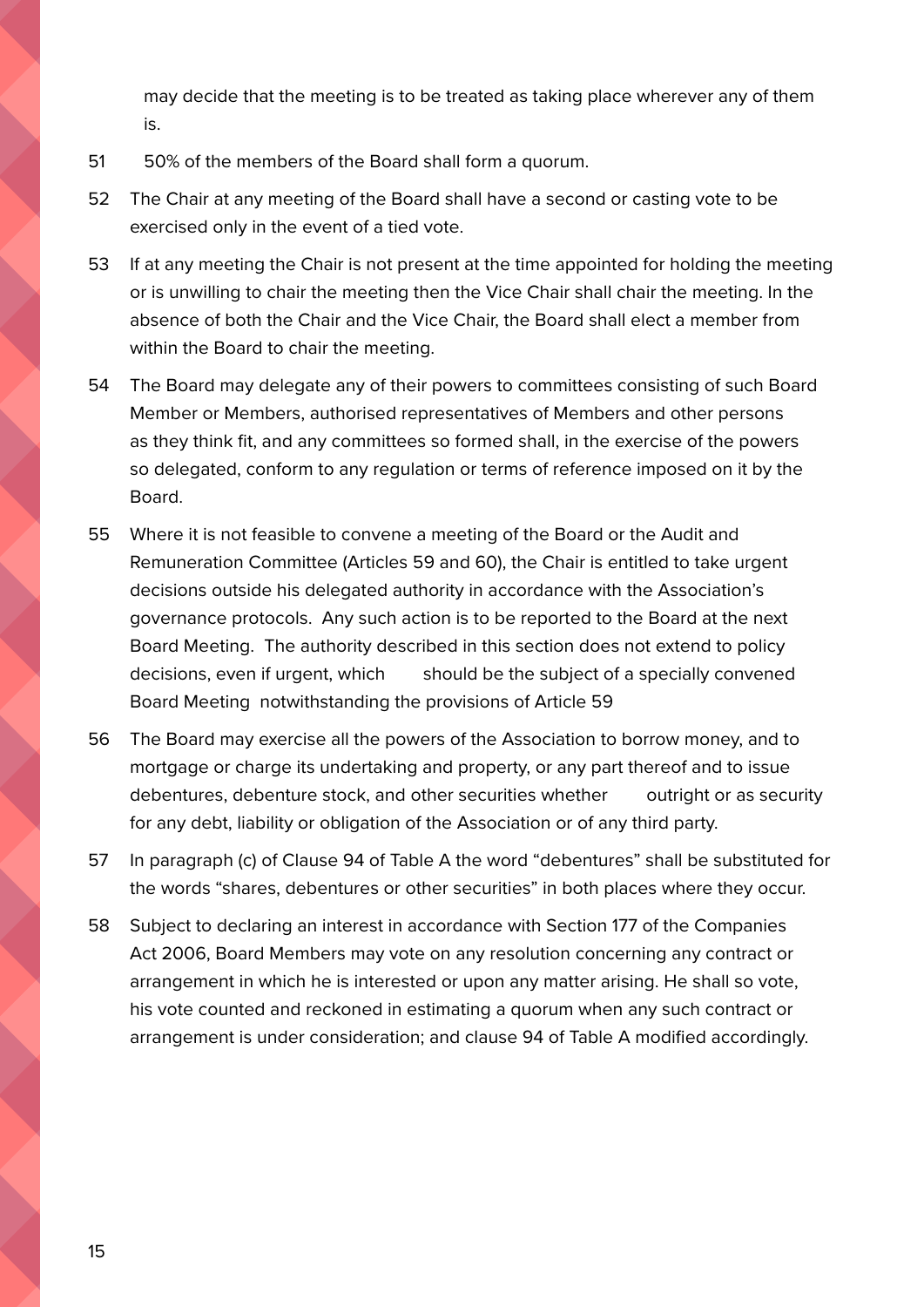## <span id="page-15-0"></span>Audit and remuneration committee

- 59 The Association shall have an Audit and Remuneration Committee which shall act on behalf of the Board between Board Meetings and which may exercise all such relevant powers of the Board as are not, by the Articles of Association or the Act, required to be exercised in General Meeting. This will include, remuneration and the terms and conditions of employment of the Chief Executive Officer and other senior managers, (Director Level or above) within terms of reference agreed by the Board.
- 60 The members of the Audit and Remuneration Committee appointed from elected Board Members by the Board. The terms of membership of the Audit Committee and the period of office of such membership shall be determined by the Board. Unless and until so determined, there shall be no maximum number of Audit and Remuneration Committee members but the minimum number of such members shall be four, and three members present in person or who are able to hear, comment and vote on the proceedings through telephone, video conferencing or other communications equipment shall constitute a quorum. The Board shall appoint a person to chair the Audit Committee from time to time and determine the period for which he may hold office.

#### Organisation

61 Without prejudice to Article 7, the Members of the Association may be formed into local, regional, national or international groups according to such geographical, special interest or any other purpose as and when and on such terms as the Board shall deem appropriate.

#### The seal

62 The seal of the Association shall not be affixed to any instrument except by the authority of a resolution of the Board in the presence of at least one Non-Executive Board Member and of the Company Secretary. The said Non-Executive Board Member and the Company Secretary shall sign every instrument to which the seal shall be so affixed in their presence and in favour of any purchaser or person bona fide dealing with the Association. Such signatures shall be conclusive evidence of the fact that the seal has been properly affixed.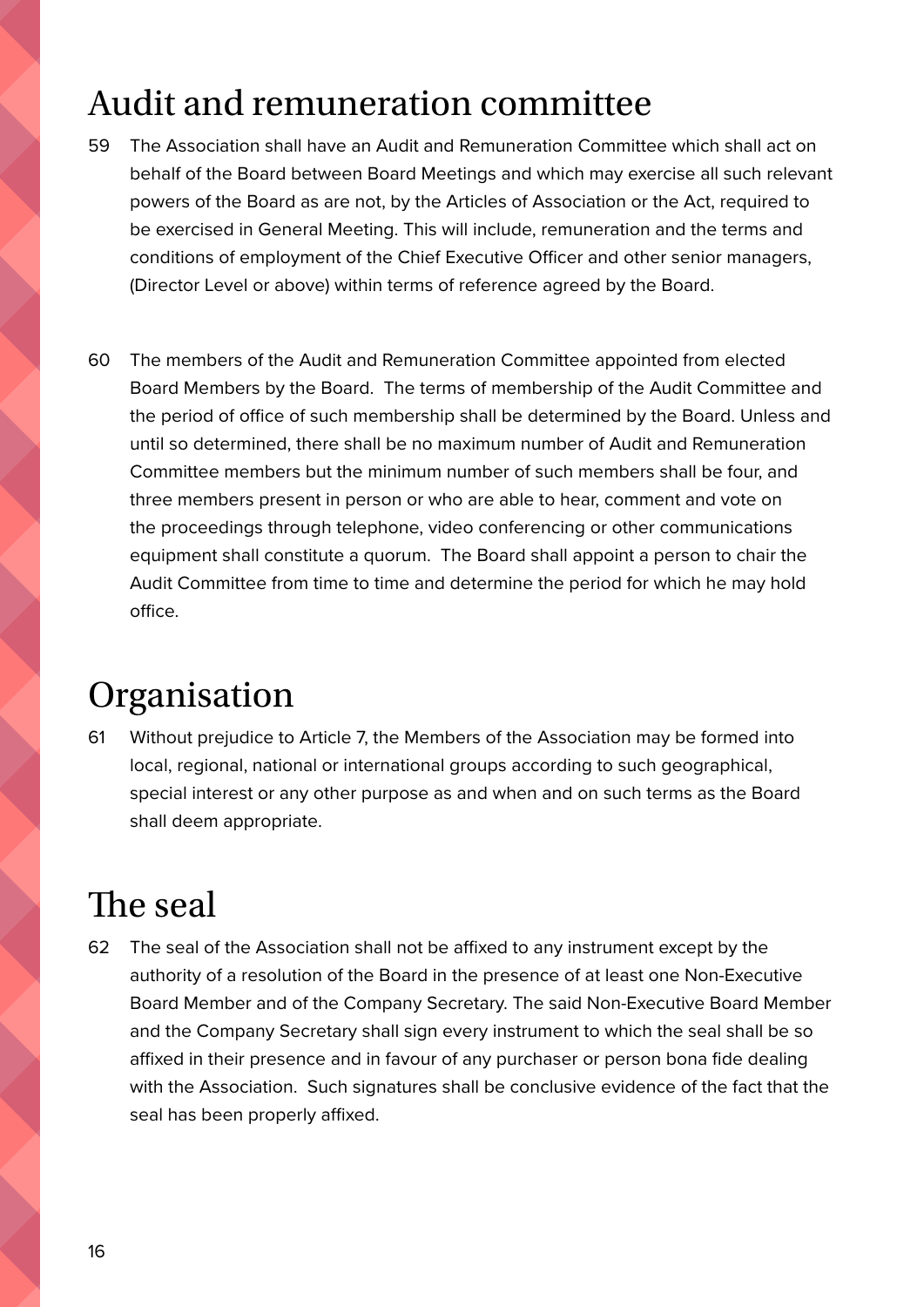#### <span id="page-16-0"></span>Minutes

- 63 The Hon. Secretary must keep minutes of all General Meetings.
- 64 The Board must arrange for minutes to be kept of all Board Meetings. The names of the Board Members present must be included in the minutes.
- 65 Copies of the draft minutes of Board Meetings must be distributed to the Board Members as soon as reasonably possible after the meeting and in any case not less than seven days before the next Board Meeting (unless the next Board Meeting is an urgent Board Meeting).
- 66 Minutes must be approved as a correct record at the next General Meeting (as regards minutes of General Meetings) or Board Meeting (as regards minutes of Board Meetings). Once approved they must be signed by the person chairing the meeting at which they are approved.
- 67 The Board must keep minutes of all of the appointments made by the Board.

#### **Notices**

- 68 Notices under the Articles must be in writing except notices calling Board Meetings.
- 69 A Member present in person at a General Meeting is deemed to have received notice of the General Meeting and (where necessary) of the purposes for which it was called.
- 70 The Association may give a notice to a Member, Board Member, Secretary or auditor either:
	- 70.1 personally;
	- 70.2 by sending it by first class post;
	- 70.3 by facsimile transmission;
	- 70.4 by leaving it at his address;
	- 70.5 by email;
	- 70.6 by posting it on the Association's website.
- 71 Notices under Article 72.2, 72.4 and 72.5 may be sent:
	- 71.1 to an address in the United Kingdom which that person has given the Association;
	- 71.2 to the last known home or business address of the person to be served;
	- 71.3 to that person's address in the Association's register of Members. Or
	- 71.4 to an address not in the United Kingdom which that person has given the Association;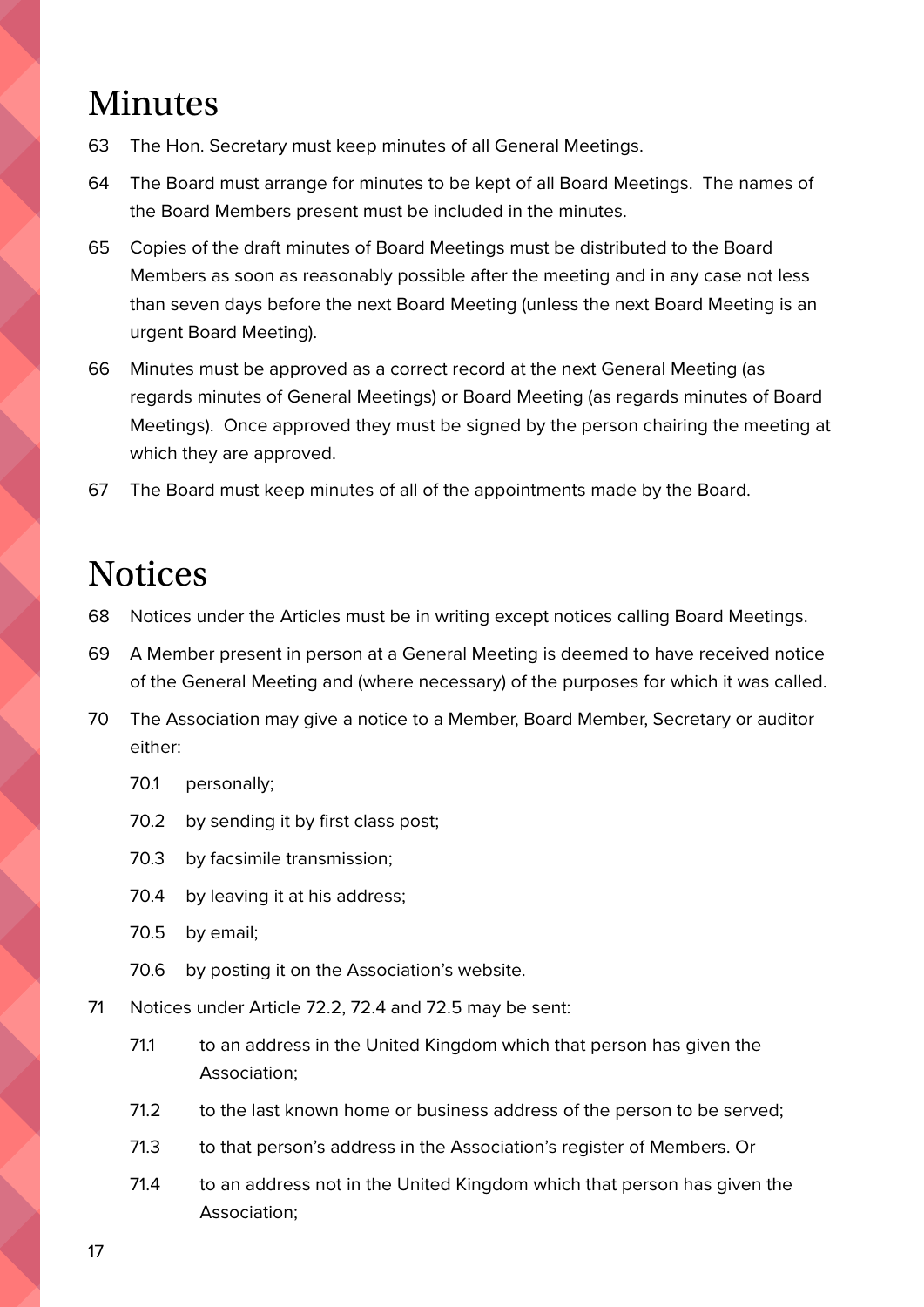- <span id="page-17-0"></span>72 Proof that an envelope containing a notice was properly addressed prepaid and posted is conclusive evidence that the notice was given 48 hours after it was posted.
- 73 Proof that a facsimile transmission was made is conclusive evidence that the notice was given at the time stated on the transmission report.
- 74 A copy of the notification from the system used by the Association to send emails that the email has been sent to the particular person will be conclusive evidence that the notice was sent and such notice will be deemed to have been delivered 24 hours after it was sent.
- 75 A notice posted on the Association's website will be deemed to have been given on the date on which the Members were notified that it was available, or on the date on which it was posted on the website, if later.
- 76 A notice may be served on the Association by delivering it or sending it to the Registered Office or by handing it to the Secretary.

#### Communication with members

77 The Board may provide the Association's Annual Report and any other documents as the Board shall from time to time decide, to Members electronically or by posting such documents on the Association's website PROVIDED THAT the Board shall provide a paper copy of any documents sent electronically or posted on the Association's website upon receipt of a written request for such from a Member

#### Indemnity

- 78 Indemnity
- 78.1 A relevant director of the Company or an associated company may be indemnified out of the Company's assets against:-
	- 78.1.1 any liability incurred by that director or in connection with any negligence, default, breach of duty or breach of trust in relation to the Company or an associated company;
	- 78.1.2 any liability incurred by that director in connection with the activities of the Company or an associated company in its capacity as a trustee of an occupational pension scheme (as defined in section 235(6) of the Companies Act 2006);
	- 78.1.3 any other liability incurred by that director as an officer of the Company or an associated company.